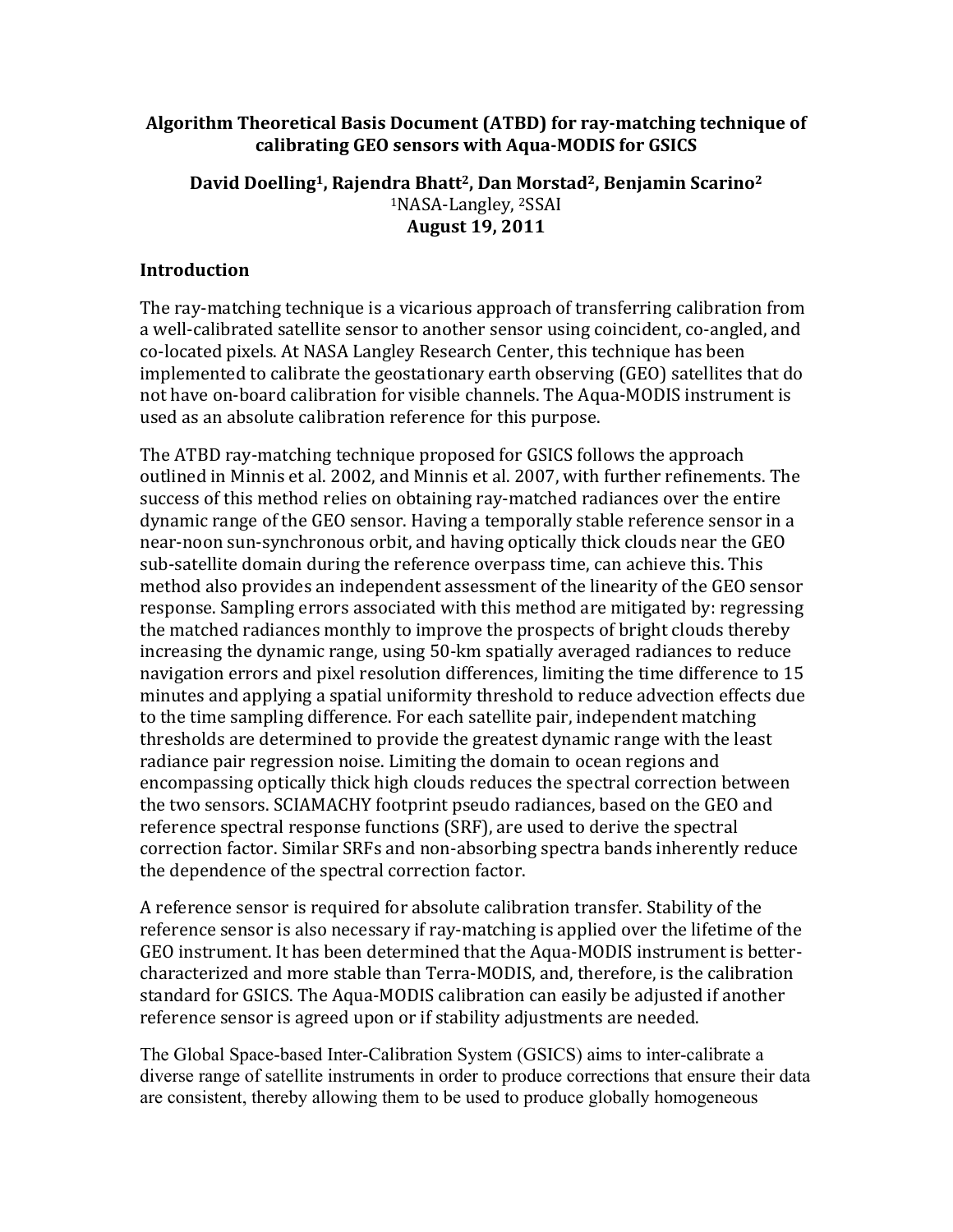products for environmental monitoring. Although these instruments operate on different technologies for different applications, their inter-calibration can be based on common principles: Observations are collocated, transformed, compared and analyzed to produce calibration correction functions - transforming the observations to common references. To ensure the maximum consistency and traceability, it is desirable to base all the intercalibration algorithms on common principles, following a hierarchical approach, described here. The algorithm is defined in 5 generic steps:

- 1. Gridding and subsetting data
- 2. Collocating GEO and MODIS data
- 3. Spectral transformation of data
- 4. Filtering data
- 5. Monthly regression analysis and temporal gain monitoring.

The ATBD also include an uncertainty analysis

# **1. Gridding and subsetting data**

Subsetting of satellite data is required to reduce the data volume necessary for inter-calibration, thereby only including portions of dataset that are likely to. produce collocations. For each GEO, a calibration domain is defined over ocean close to the Sub-Satellite Point (SSP) with a threshold of  $\pm 20^{\circ}$  E, W and  $\pm 15^{\circ}$  N, S (Figure. 1 and Table 1). The GEO raw counts (proportional to radiance) are binned within.  $0.5^\circ$  x  $0.5^\circ$  over this region. Using the MODIS orbital information, the Aqua-MODIS overpass over the GEO calibration domain is predicted. The calibrated Aqua-MODIS radiances are also binned within  $0.5^\circ$  x  $0.5^\circ$  over the same domain. Note the larger domains for satellites with more landmass near the GEO sub-satellite point. The. subset of GEO raw counts and Aqua-MODIS radiances are archived on a monthly basis. Large areal bins reduce the impact of navigation errors, time matching, and pixel resolution differences. Small areal bins have a greater probability of capturing bright clouds to improve the dynamic range.



Figure 1: Calibration domains for GEOs.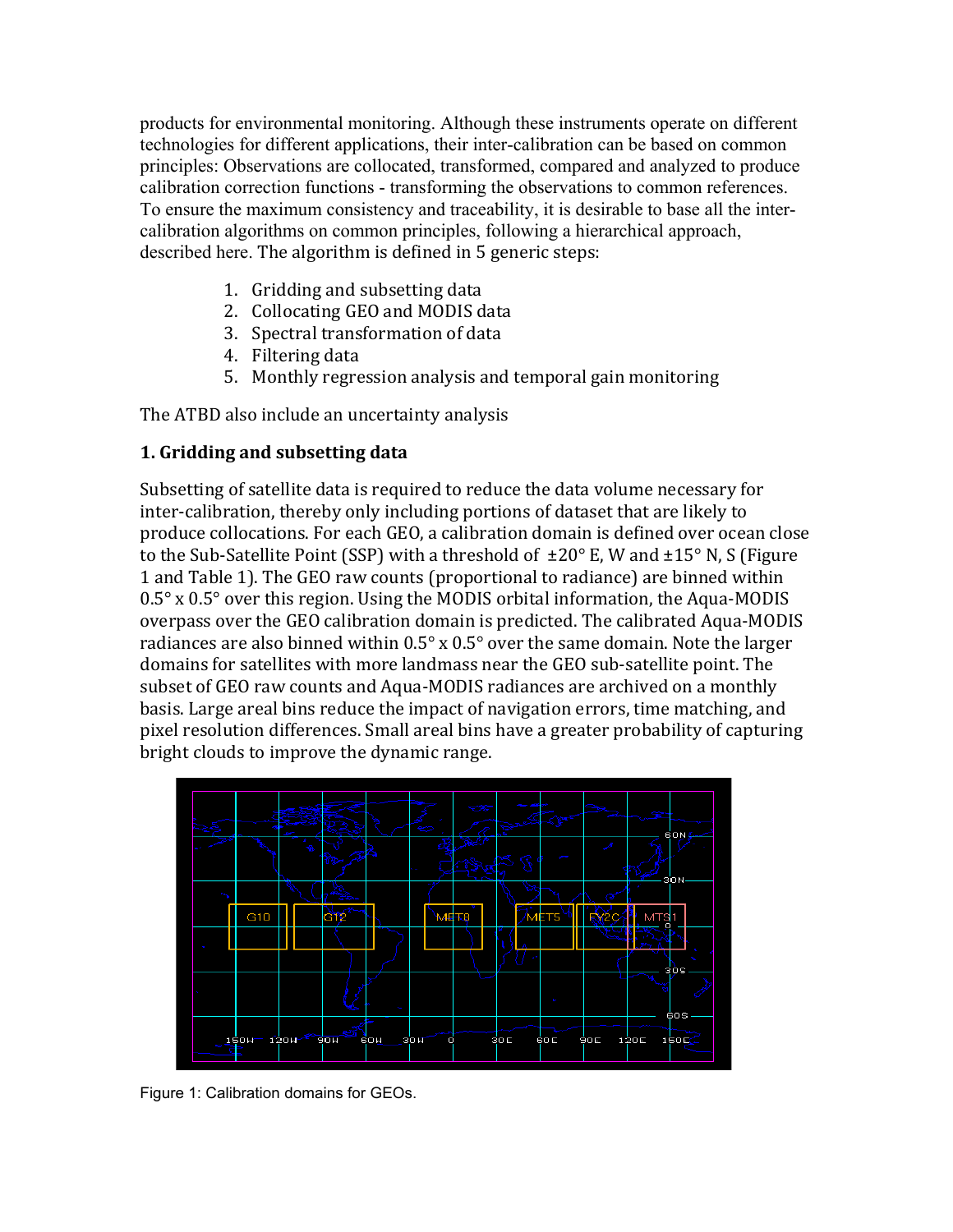# **2.\*Collocating GEO\*and\*MODIS\*data**

This step involves identifying the bins from both instruments that are spatially. collocated, temporally concurrent, and geometrically aligned. The bins are. collocated in space by comparing their center Lat/Lon coordinates. The threshold for temporal matching is set to 15 minutes. Any Aqua-MODIS collection that differs from GEO acquisition time by more than 15 minutes is excluded.

Each bin. identified as being spatially and temporally collocated is then tested to. check whether the viewing geometry of the observations from both instruments. was sufficiently close. The matching thresholds for solar, viewing, and azimuth. angles of the two satellites are set to  $5^{\circ}$ , 10°, and 15° respectively. Only ocean regions are used. For this stage, a liberal threshold is applied to reduce the matched data volume. Further refinement in Step 4 applies the final matching thresholds. This iterative approach maximizes the number of matched radiance pairs and the dynamic range while minimizing the standard error of the regression.

# **3. Spectral transformation of data**

The purpose of this step is to transform the collocated GEO and Aqua-MODIS data in. order to allow for their direct comparison. This includes correction for spectral band differences between the GEO and MODIS channels, and normalization of the cosine of the solar zenith angle difference due the mismatch in time.

The corrections for spectral band differences between geostationary and MODIS. bands require the knowledge of the Spectral Response Functions (SRFs) of both of. the channels, as well as the spectral signature of the target. Any land pixels over the calibration domain are masked because the spectral signature over land is highly. unpredictable. All-sky ocean hyper-spectral data acquired over the calibration domain.by.the.SCIAMACHY sensor.onboard.ENVISAT are used to derive the spectral. footprint of the target. The calibrated hyper-spectral at-sensor radiances from. SCIAMACHY are then convolved with the SRFs of both the geostationary and MODIS channels to estimate the Spectral Band Adjustment Factor (SBAF) for individual GEO-MODIS pairs (Eq. 1) and is described in Doelling et al. 2011.

$$
SBAF = \frac{\int R_{GEO}(\lambda) \cdot \rho_{SCHA}(\lambda) d\lambda / \int R_{GEO}(\lambda) d\lambda}{\int R_{AQUA}(\lambda) \cdot \rho_{SCHA}(\lambda) d\lambda / \int R_{AQUA}(\lambda) d\lambda} \quad . \quad (1)
$$

However, over ocean this correction is fairly linear as shown in Figure 2. The The 2<sup>nd</sup>-order polynomial regression between GEO and Aqua radiances derived. from 5 years of seasonal months from 2003-2007 is used to compute the SBAF. current GEO SBAF linear adjustment factors for comparison purposes are given. Table 2. For a given reference sensor and monitoring sensor, the radiance measured by the monitoring sensor is related to that of the other by the SBAF if both are perfectly calibrated. The *SBAF* is simply the ratio of the imager pair pseudo-radiances, which are the convolved radiances *LMonitoring* and *LReference* from the SCIAMACHY data and are applied as shown in Eq. 2,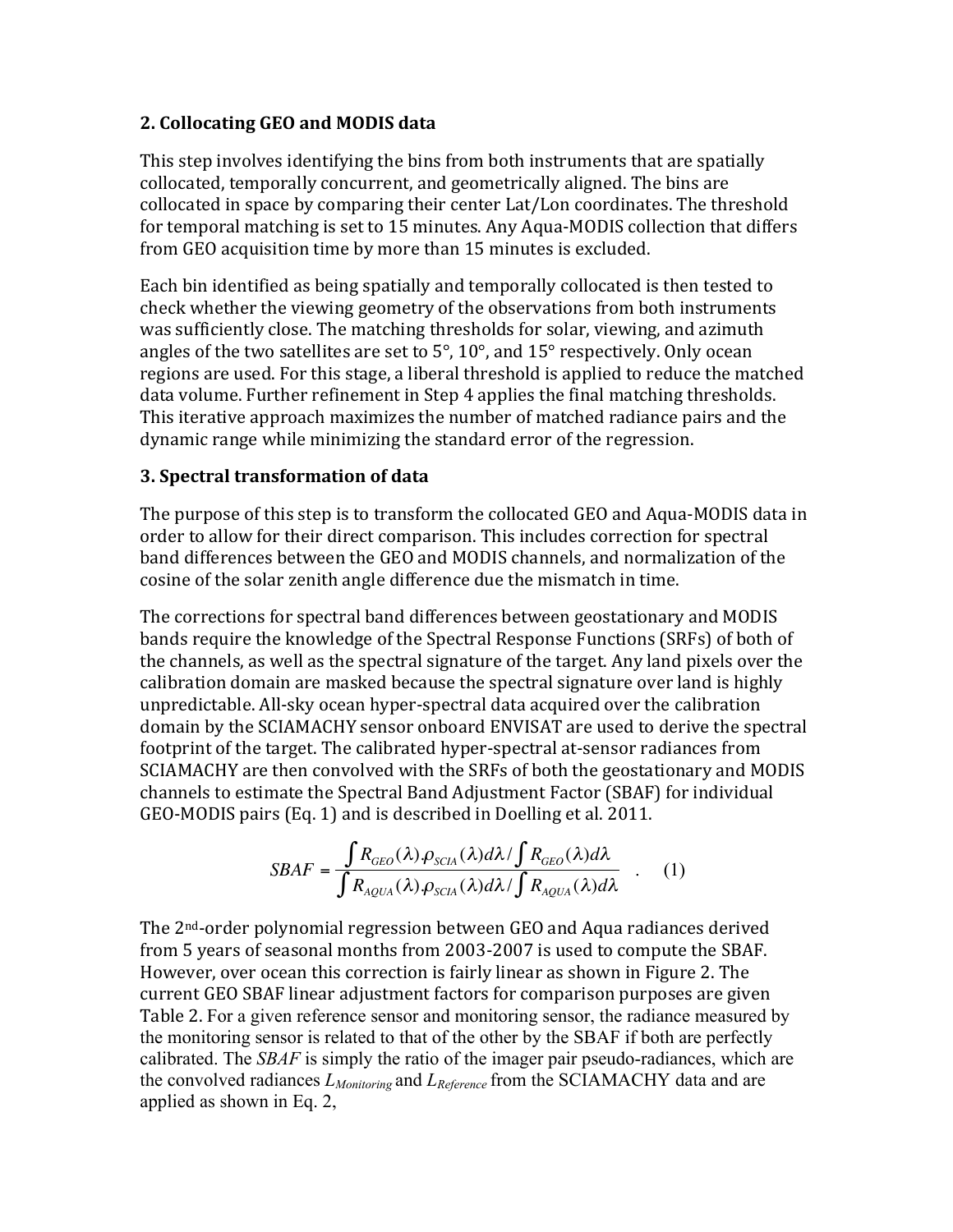The Metoesat-9 and Aqua-MODIS instruments have very similar SRFs and reveal little scatter about the regression line, whereas FY2E, which is nearly broadband, and Aqua-MODIS, which is very narrow, manifests much more scatter about the. regression line. This factor is applied to the ray-matched Aqua-MODIS radiances to derive the equivalent GEO at-sensor radiances.



Figure 2: Left panel) Scatter plot of SCIAMACHY-ocean-footprint pseudo Aqua-MODIS and Meteosat-9 0.65-µm radiance pairs over the ray-matching domain. Right panel) Same as left panel except using FY2E.

The binned geostationary raw counts and the adjusted Aqua-MODIS radiances are. both normalized to the corresponding solar zenith angles in order to minimize the effect of any temporal difference in the acquisition of data from the two satellites.

#### **4. Filtering data**

The collocated and transformed data is further analyzed for scene homogeneity in. order to reduce inter-calibration uncertainty. The individual bins are checked for spatial uniformity by calculating the spatial standard deviation of all pixels within. each bin. Bins with low spatial standard deviation are indicative of homogeneity, and a small offset in navigation will not have a significant impact on intercalibration. The threshold for spatial standard deviation is derived empirically for. each satellite pair, thereby maximizing the dynamic range of the observations while. minimizing the noise. Figure 3 illustrates a 30% reduction in standard error of the monthly regression between Meteosat-9 and Terra-MODIS through restriction of the visible spatial standard deviation to 20% and decreasing the number of matches. from 5400 to 1500. This is an effective way to remove outliers and determine the. sensor linearity of the instrument.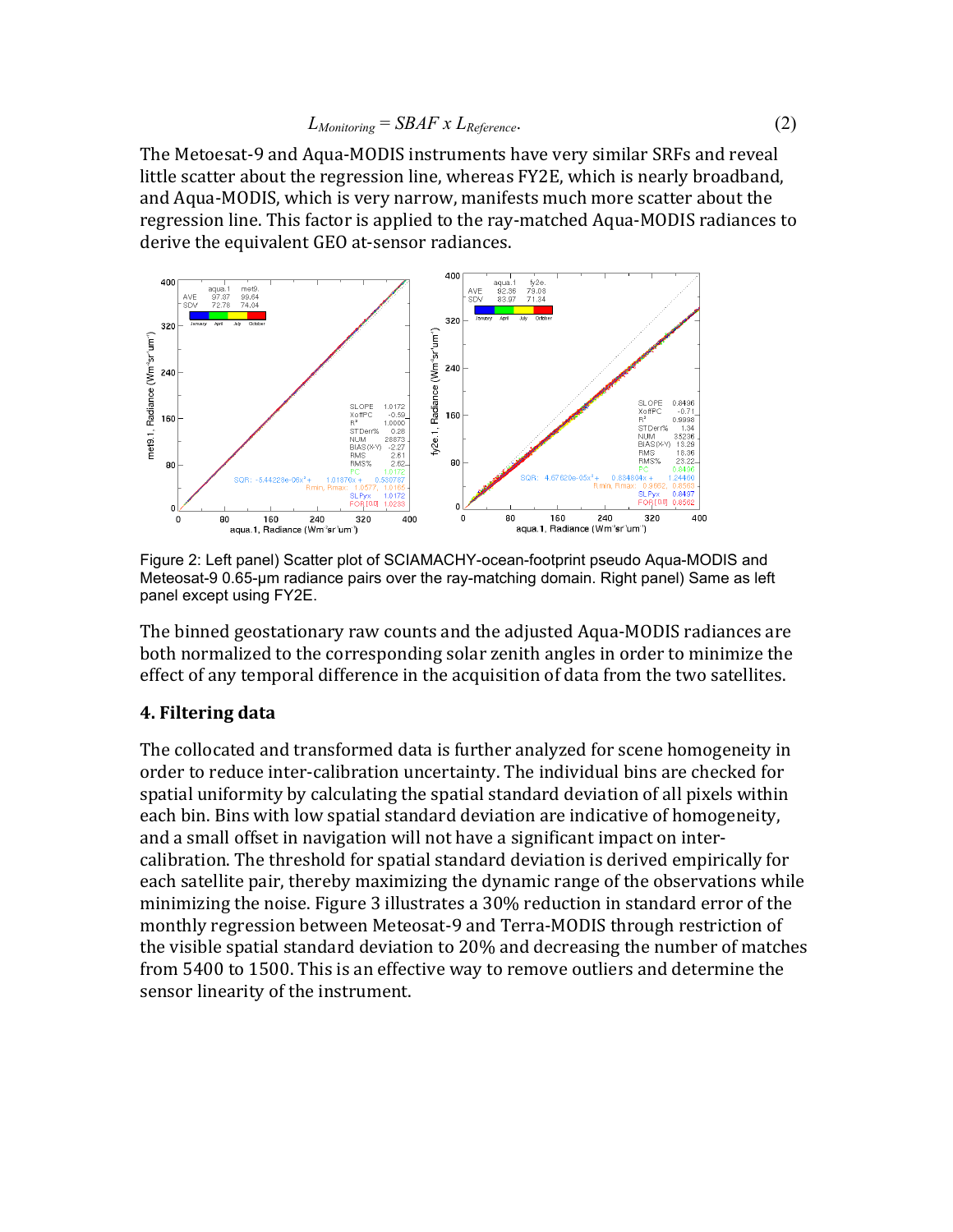

Figure 3: Monthly regression of Meteosat-9 counts and Terra-MODIS 0.5° binned radiances over the Meteosat domain. The left plot has no visible spatial standard deviation threshold applied; the right plot has a 20% threshold applied.

The clear-sky ocean bins that are likely to have sun glint are filtered out using a sunglint probability routine. Most often, sun-glint probabilities greater than 10% are not used. Any further refinement in the time and angular matching is also applied in this step. It must be noted that at least a full year of monthly regressions need to be analyzed in order to effectively derive the matching thresholds given that clouds. vary seasonally over the matching domain. Table 1 summarizes the GEO and Aqua-MODIS ray-matching criteria used in this ATBD.

| GEO/MODIS parameter           | Ray-Match threshold                    |
|-------------------------------|----------------------------------------|
| Latitude Domain               | 15°N to 15°S ocean only                |
| Longitude Domain              | ±20° of GEO sub-satellite              |
| <b>Bin resolution</b>         | $0.5^{\circ}$ by $0.5^{\circ}$ lat/lon |
| Time match difference         | < 15 minutes                           |
| Solar Zenith Angle difference | $< 5^{\circ}$                          |
| View Angle difference         | $< 10^{\circ}$                         |
| Azimuth Angle difference      | $<15^{\circ}$                          |
| Sun Glint Probability         | $< 10\%$                               |
| Bin spatial homogeneity       | $20 < > 80\%$                          |

Table 1: Summary of GEO/MODIS ray-matching criteria used in this ATBD.

#### **5. Monthly regression analysis and temporal gain monitoring**

The collocated, transformed, and filtered GEO raw counts and Aqua-MODIS radiances are systematically compared through a linear regression on a monthly basis using Equation 3.

$$
Aquaradiance [cos(SZAGEO) / cos(SZAAqua)]SBAFGEO/Aqua = GainGEO(CNT - CNTspace)
$$
 (3)

Given that the GEO satellites maintain space as a constant offset, the regression line. is forced through the published space count. The slope of the line gives the monthly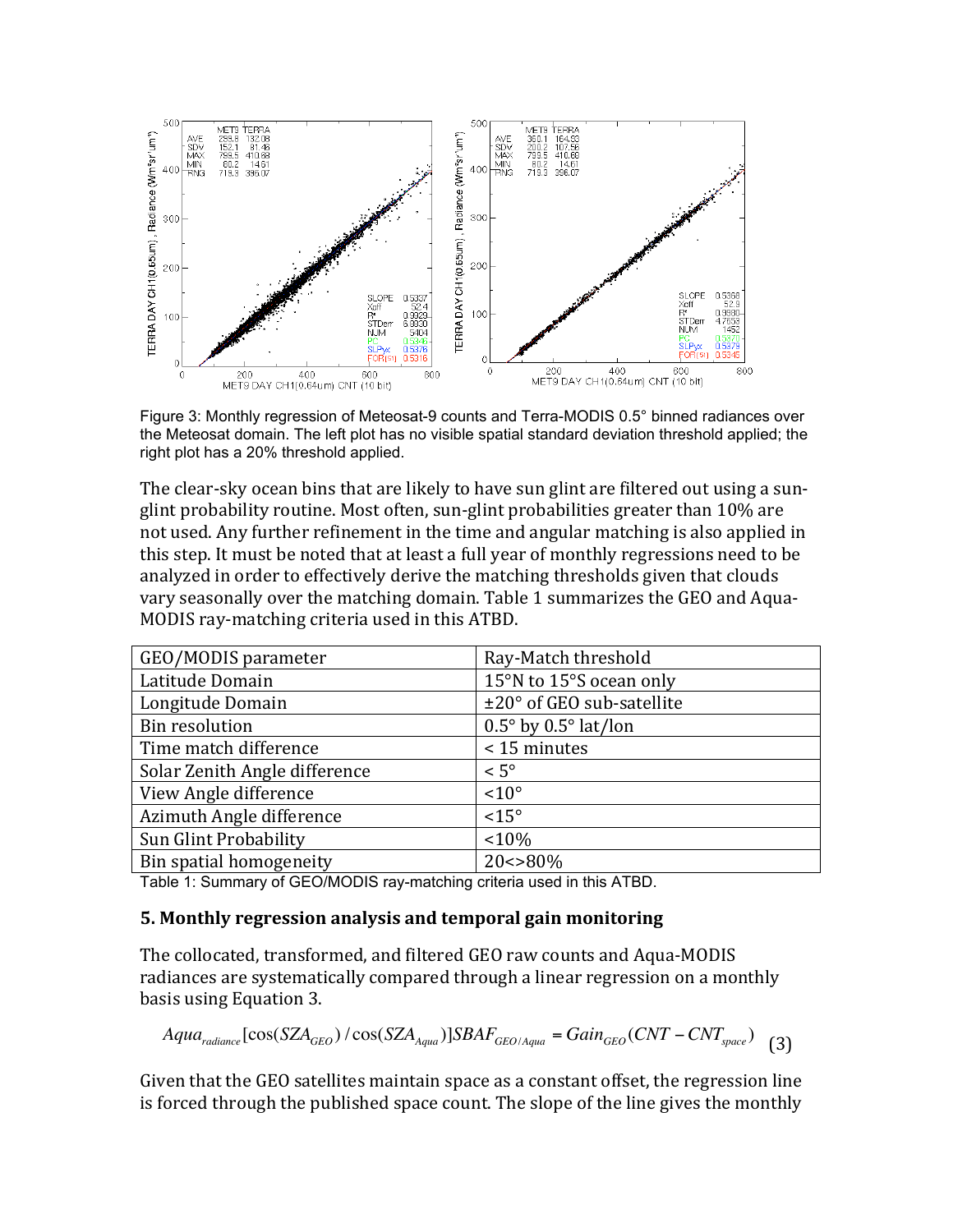calibration gain of the GEO sensor. It is not recommended for the linear regression to compute both the space count or offset in addition to the gain.

In order to monitor changes in the GEO sensor gain, the computed monthly gains are. plotted as a function of time (Figure 4). Time is measured in days since launch. (DSL). The trend line for GEO sensor gain is derived from an appropriate fit to the. data. A 95% confidence interval is also drawn in the timeline plot to visualize the adequacy of the fit. The gain taken from the trend line is used to transfer the. calibration of Aqua-MODIS to the GEO. Usually the degradation over time is linear for sensors that degrade slowly, and  $2<sup>nd</sup>$ -order polynomial for those that degrade quickly in the first few years after launch.



Figure 4: Left plot shows the February 2007 monthly regression of GOES-11 gridded counts and Aqua-MODIS radiances. The fit through the space count is in red. Right plot shows the monthly gains derived using the space count and the 95% confidence levels.

The Terra-MODIS radiances can be adjusted to the Aqua-MODIS reference calibration using nearly simultaneous nadir overpasses. Both Terra and Aqua-MODIS are now available for ray-matching. Figure 5 left panel shows that Terra and Aqua-MODIS and GOES-13 ray-matching monthly gains are nearly parallel over time and within 0.8% in absolute calibration (Morstad et al. 2011). The GOES-13 ray-matched calibration is compared with DCC and desert calibration in figure 5 right panel. The resultant GOES-13 absolute calibrations are within 1.4%, based on the 15-month gain means, indicating the robustness of the ray-matching technique. At least 3-years of monthly means are needed to assess the trend consistency.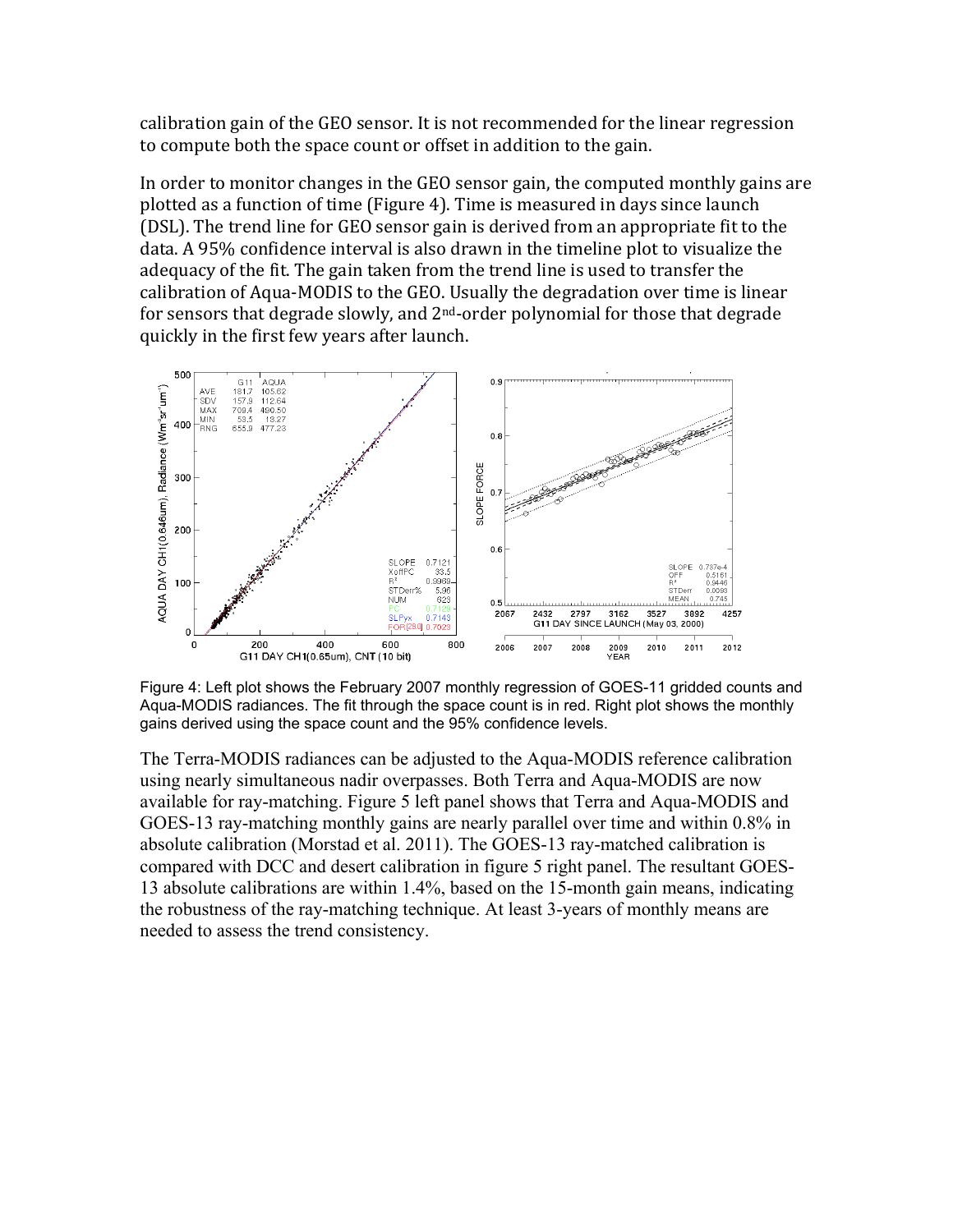

Figure 5: Shows monthly DCC mode gains for GOES-13 as a function of time. Right plot) shows the GOES-13 monthly gains based on ray-matching, desert and DCC approaches.

# **Uncertainty\*analysis**

The derived GEO gain from ray-match transfer from the Aqua-MODIS absolute. calibration can be divided into three components: the Aqua-MODIS calibration, raymatching, and spectral correction uncertainty.

The Aqua-MODIS absolute calibration band  $1(0.65\mu m)$  uncertainty at covers-open. after launch is 1.64% (Xiong 2011). The Aqua-MODIS stability is  $0.2\pm0.9\%$ /decade (2 sigma) for the nadir scan position. This ray-matching domain confines the MODIS radiances to be near nadir.

The ray-matching uncertainty has many components: the GEO/MODIS angle, time. and space matching errors, and the sampled dynamic range. Although it is. impossible to unravel any of these factors completely, the dynamic range is the. greatest factor. For any radiance pair, the uncertainty is the monthly standard error. as shown in Table 2. Note, however, that if all the radiance pairs are used over the. month, the error about the mean radiance describes the uncertainty of the derived monthly gain. Table 2 illustrates the average of the monthly mean regression errors. over the lifetime of various GEO satellites. Occasionally there are months when a GEO domain has mainly clear-sky conditions. For these months the signal to noise. ratio is small, and the spectral correction becomes more critical. Either tightening. the matching criteria for these months or simply removing the clear-sky months along the trend line can reduce the trend uncertainty. The right panel of Figure 4 clearly illustrates a seasonal trend in the monthly gains for GOES-11. The one or two. months with gains below the trend line are from times when it is mainly clear over. the domain. Usually after three years, these seasonal cycles of monthly gains are. predictable. The ray-matching technique uncertainty is the standard error of the. temporal regression and is given in Table 2 for various GEOs. Most GEOs are located in domains of continuous active convection, whereas the Meteosat-7 and GOES-11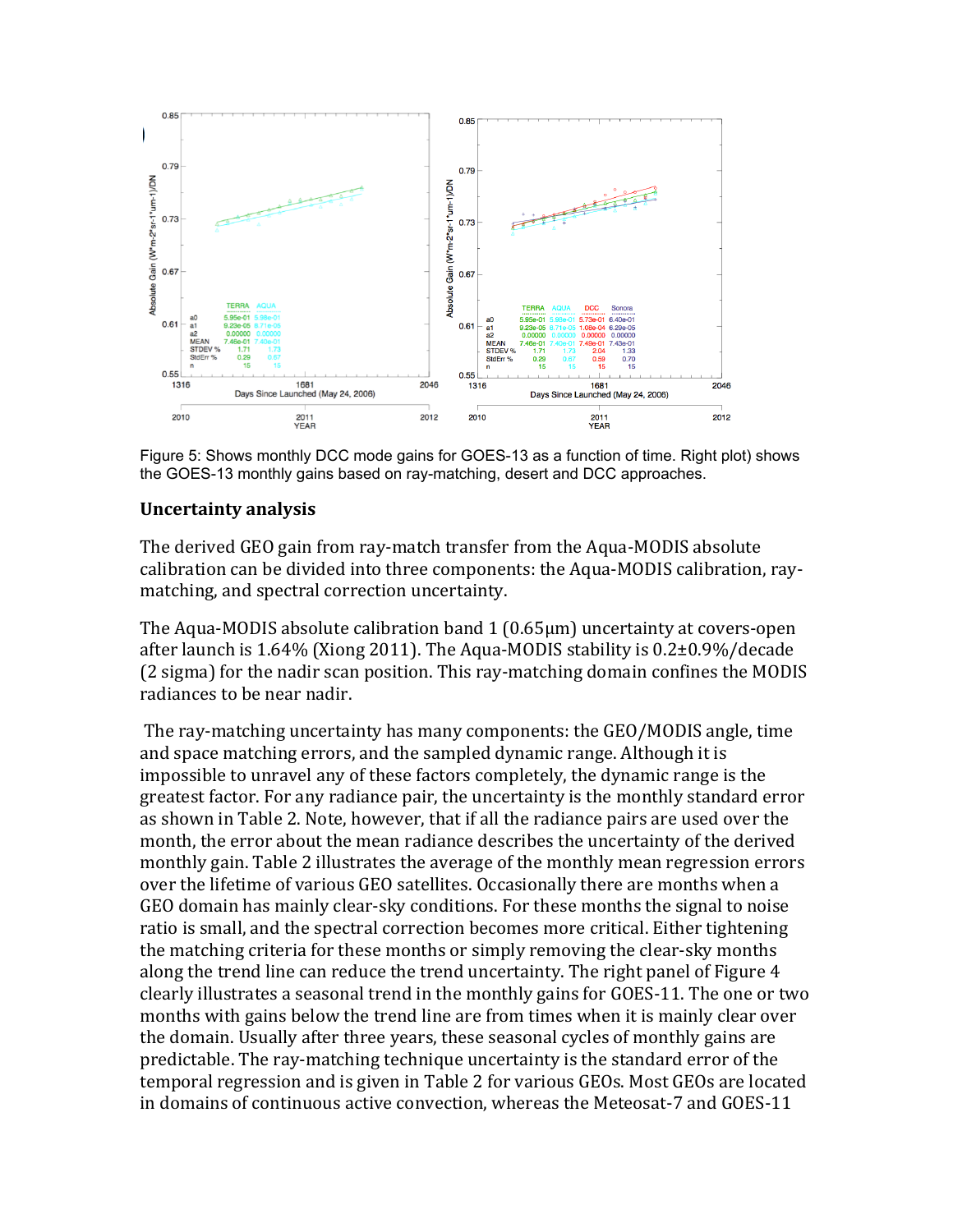are over domains of seasonally varying convection. The difference between MTSAT-1 and MTSAT-2 is instrument-related.

| <b>GEO</b> | Monthly       | Monthly<br>Trend |              | Spectral          | Spectral |
|------------|---------------|------------------|--------------|-------------------|----------|
| satellite  | Standard      | Mean Error       | Standard     | correction slope  | Standard |
|            | Error $(\% )$ | (%)              | Error $(\%)$ | (radiance/        | Error    |
|            | Aqua/Terra    | Aqua/Terra       | Aqua/Terra   | reflectance)      | (%)      |
| FY2E       | 15/           | 0.53/            | 0.9/         | 0.85/             | 1.34     |
| GOES-11    | 8/            | 0.26/            | 1.3/         | 0.97/             | 1.38     |
| GOES-13    | 71            | 0.22/            | 0.7/         | 0.98/             | 0.85     |
| MTSAT-1    | 12/           | 0.44/            | 3.5/         | 0.87/             | 1.23     |
| MTSAT-2    | 7/5           | 0.40/0.28        | 1.0/0.8      | 0.94/             | 1.20     |
| MET-7      | 8/            | 0.23/            | 1.6/         | 0.84/             | 2.12     |
| MET-9      | 6/5           | 0.21/0.14        | 1.1/0.6      | 1.02 <sub>l</sub> | 0.28     |

Table 2: Ray-matching and spectral correction uncertainty analysis for several GEO/Aqua-MODIS or Terra-MODIS (adjusted) pairs. The spectral correction uses Aqua-MODIS as the reference.

The spectral correction uncertainty is based on the pseudo SCIAMACHY-derived. MODIS and GEO radiances. The GEO instrument SRF uncertainty is not known or the. on orbit degradation. Based on MODIS and CERES experience, the blue portion of the spectrum will degrade faster than the longer wavelengths for low earth orbits. It is suspected that contaminants are swept into the optics for low earth orbits. This. should not be a problem for GEOs. For this error analysis, the GEO SRF is assumed to be perfect, and there is no change over time. The MODIS SRF is well-monitored and the temporal variations have been small (Xiong et al. 2011). The spectral correction over ocean, based on SCIAMACHY radiances pairs, is quite linear, and the standard error of the regression is a good estimate of the spectral correction uncertainty. The. noise in the regression is mainly due to out of band absorption differences over an 85-km<sup>2</sup> region. The SCIAMACHY footprint is slightly larger than the GEO/MODIS grid resolution of 50 km<sup>2</sup>, but should have little impact on the overall spectral correction uncertainty.

The SCIAMACHY stability over time is based on the solar diffuser and is assumed to be stable. The absolute calibration of SCIAMACHY is a function of wavelength and is. given in Table 3. It is unknown how the various band uncertainties affect the overall spectra, however, the discontinuities in the overlap regions were small. Absolute. calibration is unnecessary as long as the band calibration is maintained over time.

| Band #               |         |         |         |         |          |
|----------------------|---------|---------|---------|---------|----------|
| Band range $(\mu m)$ | 240-314 | 309-405 | 394-620 | 604-805 | 785-1050 |
| Uncertainty $(\%)$   |         |         |         |         |          |

Table 3: SCIAMACHY version 7.03 reflectance absolute calibration uncertainty as a function of band, from envisat.esa.int/handbooks/.../disclaimers/SCI\_NL\_\_1P\_Disclaimers.pdf.

To compute the solar constants from the GEO SRF, the solar incoming spectra is. required. This is not a concern if the ray-matching is being performed in reflectance. units, but is necessary if radiance is desired. The CEOS community has chosen the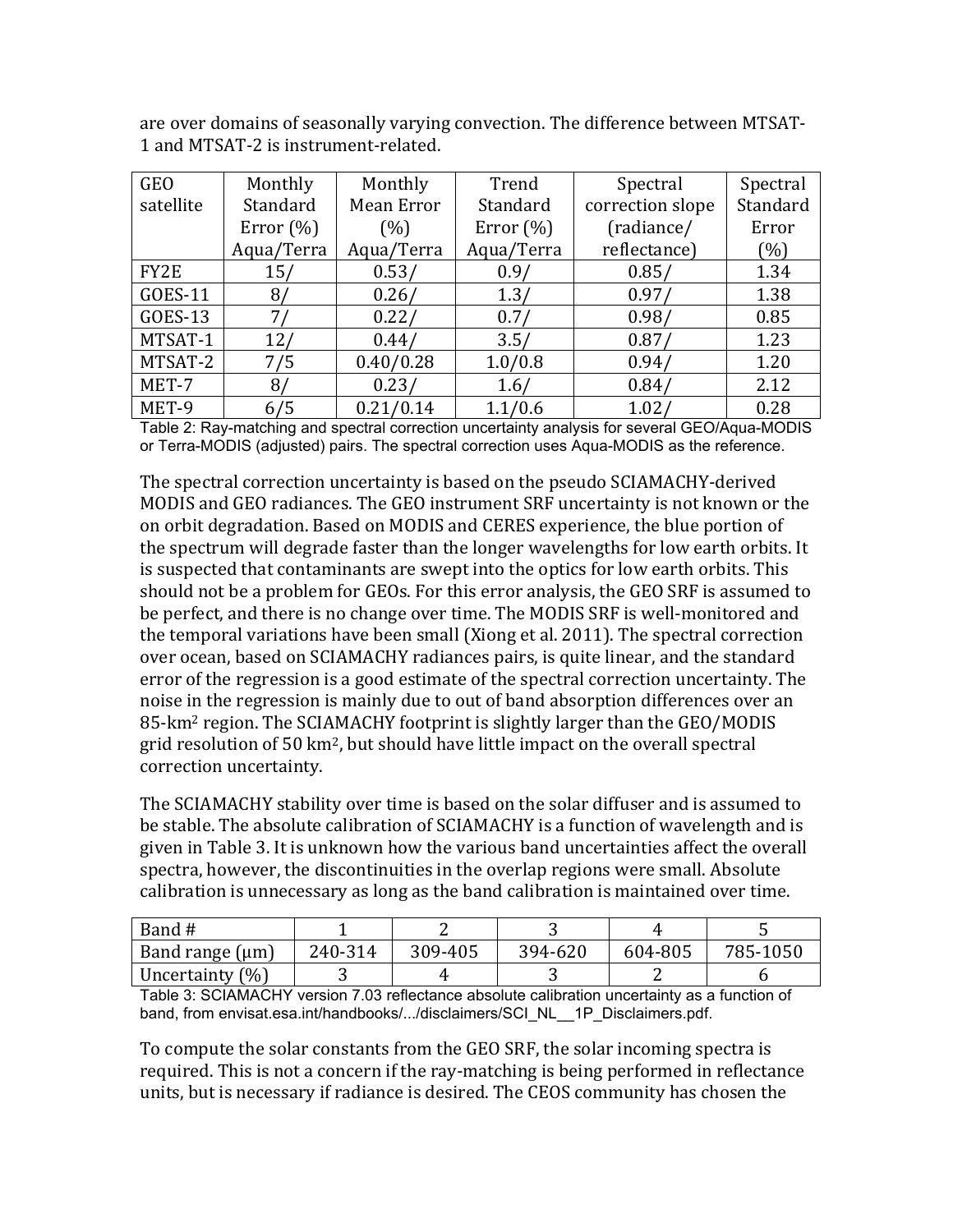Thuillier solar irradiance spectra. MODIS radiances use Thuillier solar irradiance spectra from  $0.4\mu$ m to  $0.8\mu$ m and Neckel and Labs from  $0.8\mu$ m to  $1.1\mu$ m (Xiong. 2011). For the uncertainty in the solar incoming spectra, the standard deviation of the convolved visible solar constant from six solar incoming spectral datasets was. computed. The datasets include Iqbal (1983), Wherli (1985), Kurucz (2001), Thuillier (2003), Neckel & Labs, and a "quiet" (least absorbing) solar spectra from. SORCE Spectral Irradiance Monitor (SIM), recommended by Greg Kopp 2011. Thekeakara was not used in the analysis being that it was considered an outlier in. the spectra between 0.3 and 1.0  $\mu$ m. Table 4 illustrates the uncertainty in the solar. constant based on the standard deviation between spectra from six different. sources. The narrowest bands have the greatest uncertainties.

| Satellite           | Aqua         | Met-7   | Met-9        | Met-9        | GOES-11 | MTSAT-1 |
|---------------------|--------------|---------|--------------|--------------|---------|---------|
| band                | $0.65 \mu m$ | visible | $0.65 \mu m$ | $0.86 \mu m$ | visible | visible |
| Uncertainty<br>(% ) | 1.04         | 0.55    | 0.98         | 1.06         | 0.68    | 0.84    |

Table 4: Solar constant uncertainties based on the standard deviation of six datasets of solar spectra (see text).

To compute the overall uncertainty of the ray-matching technique for a given. GEO/MODIS satellite pair, one would require the combination of the Aqua-MODIS absolute calibration uncertainty, the monthly ray-matching trend standard error, and the SCIAMACHY-based pseudo radiance pair standard error. Table 5 shows the uncertainty calculation for GOES-11.

| GEO satellite | Aqua-MODIS | Ray-match | Spectral | Total uncertainty |
|---------------|------------|-----------|----------|-------------------|
|               | (9/6)      | $^{6}$    | (0/0)    | (0/0)             |
| $GOES-11$     | ـ 64.      | ل. 1      | 1.38     | 2.5               |

Table 5: The uncertainty analysis for GOES-11 following the approach in this ATBD.

## **References**

Doelling, D. R., C Lukashin, P. Minnis, B. Scarino, D. Morstad, 2011: Spectral. reflectance corrections for satellite intercalibrations using SCIAMACHY data. *Geoscience and Remote Sensing Letters, accepted June 2011.* 

Minnis, P., D. R. Doelling, L. Nguyen, W. Miller, and V. Chakrapani 2007: **Assessment of** the visible channel calibrations of the TRMM VIRS and MODIS on Aqua and Terra. *J. Atmos.!Oceanic!Technol.* **25**,.385%400.

Minnis, P., L. Nguyen, D. R. Doelling, D. F. Young, and W. Miller 2002: Rapid. Calibration of Operational and Research Meteorological Satellite Imagers. Part I: Evaluation of Research Satellite Visible Channels as References. *J. Atmos. Oceanic*  $Technol. 19, 1233-1249.$ 

Morstad, D. L., D. R. Doelling, R. Bhatt, B. Scarino, 2011, The CERES calibration strategy of the geostationary visible channels for CERES clouds and flux products, *2011 SPIE Optics + Photonics Conference*, Aug 2011, San Diego, CA